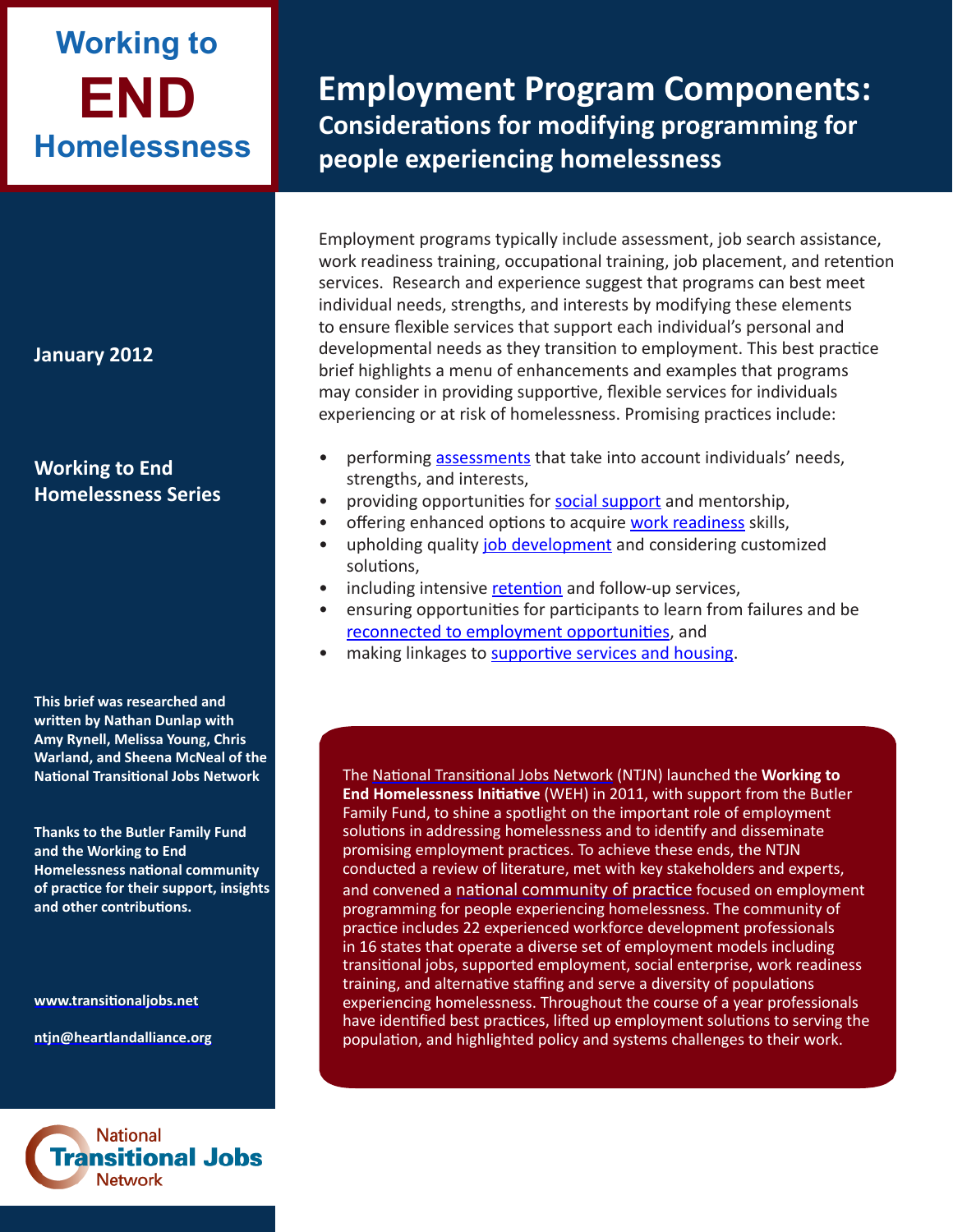## <span id="page-1-0"></span>**Person-Centered Assessment**

At the beginning of any workforce program, staff members conduct an assessment to determine the abilities, desires, experiences and barriers of new participants, and to support staff and participants in making a good match with employment opportunities. Because people experiencing homelessness have diverse needs, strengths, and interests, participants will likely benefit from an assessment that captures all of these factors, helps them learn about their service options, and empowers their decisions.

#### **Further Resources**

- [TABE®](http://www.ctb.com/ctb.com/control/productFamilyViewAction?productFamilyId=608&p=products)
- [WorkKeys®](http://www.act.org/workkeys/)
- [CareerScope](http://www.vri.org/products/careerscope-v10/benefits)
- [Barriers to Employment Success Inventory](http://www.careercc.com/shopmall/html/barriers_to_employment_success_inventory.shtml)
- [HUD Lecture on Vocational Assessment](http://hudhre.info/documents/AudioLecture1_Pamphlet.pdf)

#### **Ongoing Conversations**

Ongoing conversations with participants and other stakeholders is a strategy to discern immediate and emerging needs, strengths, and interests. Here staff members work through a recursive cycle of observing and listening, collecting and interpreting information, and asking questions. Ongoing conversations are useful in learning about the participant's immediate needs and goals; readiness to change; work history, experience, and skills; educational history, work patterns and preferred environment; and strengths, challenges, and barriers.<sup>1</sup> Ongoing conversations can supplement traditional assessments such as career aptitude tests and may even replace them in [models](http://www.heartlandalliance.org/ntjn/ntjn-weh-models-1-24-2012.pdf) such as Individual Placement Support.

*Facilitate the process of change* – Readiness to change is a key piece in an individual's transition to employment. Ongoing conversations between staff and participants help in determining participants' readiness to change, [meeting them where they are in the process of change](http://www.heartlandalliance.org/ntjn/ntjn-weh-principles-1-24-2012.pdf), and tailoring services to meet their levels of engagement and aptitude.

*Keep open communication with other stakeholders* – Program staff should also communicate with participants' case managers at housing and supportive service agencies to ensure that any other needs or developments central to employment success are known. For example, programs serving [individuals leaving prison](http://www.heartlandalliance.org/ntjn/ntjn-weh-populations-1-24-2012.pdf) can work with the parole officer to learn about obligations or restrictions that the participant may have. If family members or other trusted peers play a role in the program, they too may be a good source of information on participant needs.

#### **Comprehensive Needs Assessment**

Programs often use comprehensive assessment tools to help determine participant needs, the best options for each individual, and provide linkages to appropriate services. Assessments can take a number of forms including: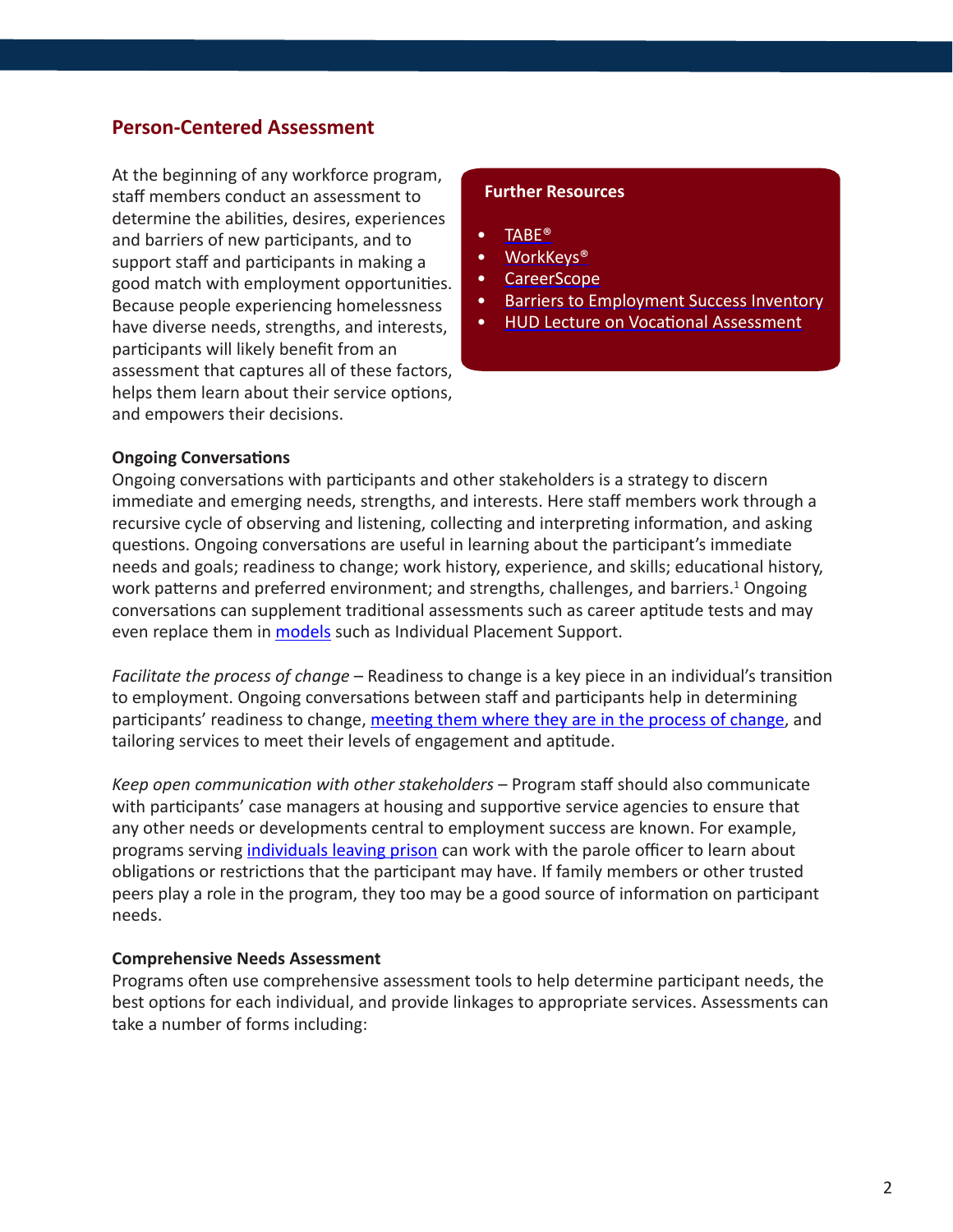- <span id="page-2-0"></span>• basic skills assessments such as the [TABE®](http://www.ctb.com/ctb.com/control/productFamilyViewAction?productFamilyId=608&p=products) to determine educational needs,
- disability screenings and [vocational assessments](http://hudhre.info/documents/AudioLecture1_Pamphlet.pdf) to determine physical and developmental needs and help participants make career choices,<sup>2</sup>
- barrier assessments such as the [Barriers to Employment Success Inventory](http://www.careercc.com/shopmall/html/barriers_to_employment_success_inventory.shtml) to determine barrier management needs, and
- assessments to determine population-based needs such as psychiatric assessments for people with mental health issues.3

Assessments such as these may be best offered in tandem to determine a full picture of what each individual may require to be successful in employment. For example, [LifeNet](http://www.lifenettexas.org/) in Dallas, Texas offers vocational, psychiatric, and medical assessment to comprehensively meet the needs of individuals with severe mental health issues and match them with employment opportunities.

Programs can also use financial assessments to determine financial health and help improve income. At the Financial Opportunity Center at [Rubicon Programs](http://www.rubiconprograms.org/) in Richmond, California, participants in the employment program receive a Combined Financial Assessment of income, assets, debt, spending habits, and credit score. Public benefit eligibility is also determined using an online self sufficiency calculator, and application assistance is provided as needed. These assessments inform [financial stability services](#page-6-0) provided in tandem with employment services.

## **Career Aptitude and Interest Assessment**

Some programs report success using standardized career aptitude and interest assessments. For example, [St. Patrick Center](http://www.stpatrickcenter.org/) in St. Louis, Missouri uses [CareerScope](http://www.vri.org/products/careerscope-v10/benefits), a comprehensive standardized career assessment, to test for participants' career interests and aptitudes and a post-training evaluation to assess work readiness. Staff members then discuss the career assessment results with participants to help them learn about their strengths and interests and match with fitting employment opportunities. There are many other similar career exploration tools commercially available as well. Assessments such as these can be used in concert with ongoing conversations to help participants learn more about themselves and their employment options. For example, [Goodwill Industries of Greater Grand Rapids](http://www.goodwillgr.org/) uses a multiple-choice personality questionnaire, and then reviews the results with participants to help them gain selfawareness about their strengths, needs, and employment options that may be a good match.

## **Situational Assessment**

Observations of participant functioning in the workplace can assist with assessment of participants' engagement, readiness skills, and progress. Situational assessment is useful for monitoring participant abilities and progress by rating behaviors and attitudes over time in a real or simulated work position.<sup>4</sup> Situational assessments help staff members determine participant strengths, barriers, work habits, and preferences; discern unspoken abilities; and observe unhealthy workplace habits or relationships. The practice is well suited to individuals with psychiatric disorders and is considered especially useful in the Transitional Jobs and Individual Placement Support [models.](http://www.heartlandalliance.org/ntjn/ntjn-weh-models-1-24-2012.pdf)<sup>5</sup>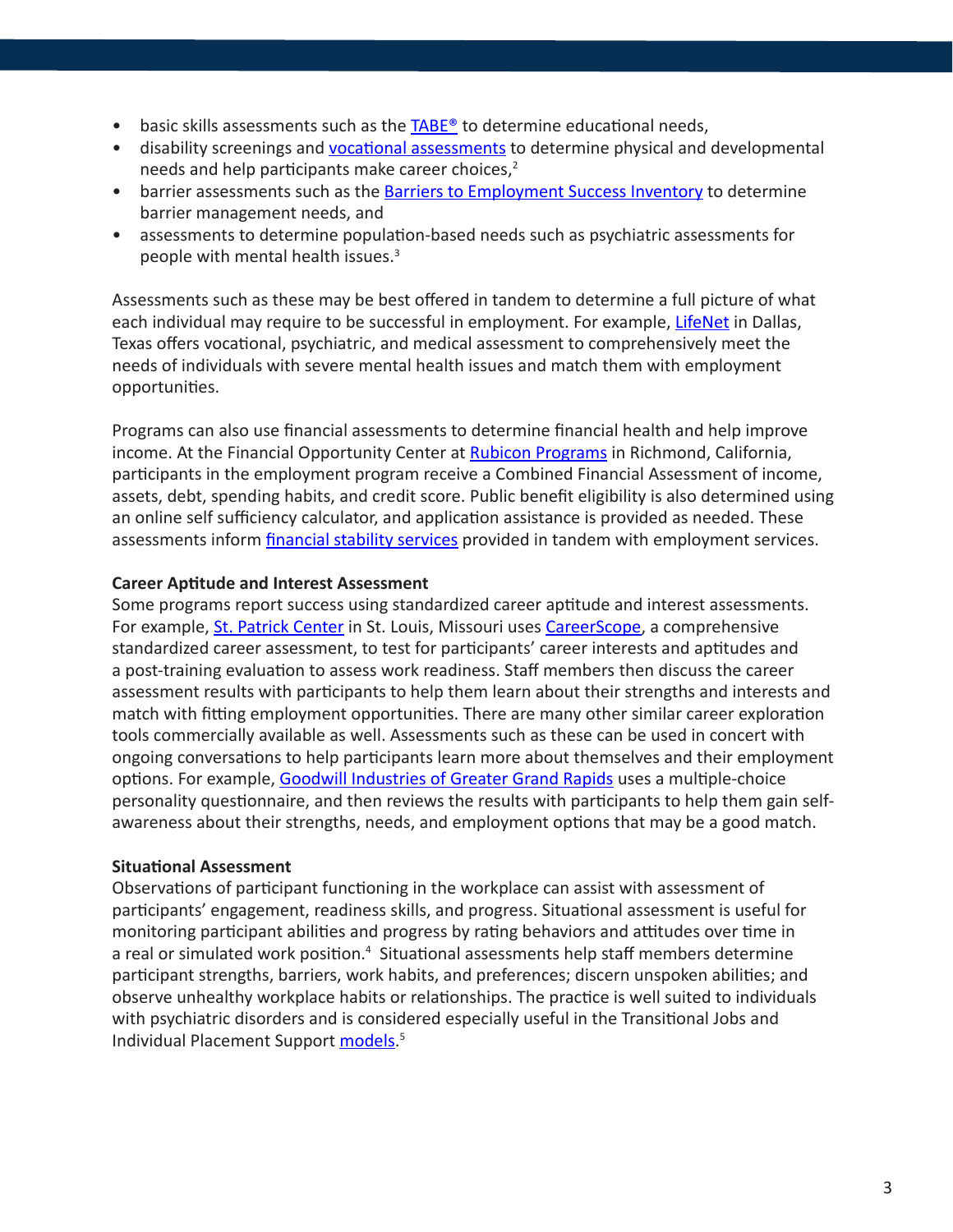<span id="page-3-0"></span>In a real work setting, the program should work with the employer to set a specific set of assessment measures in line with workplace needs. Staff members and worksite supervisors should then watch for progress and provide ongoing feedback to the participant and employer, placing the participant elsewhere if necessary.<sup>6</sup> At the **[Center for Employment Opportunities](http://ceoworks.org/)**, a work-crew structured Transitional Jobs program headquartered in New York City, worksite supervisors provide daily assessments and feedback to participants recently released from prison through the participant's individual "[Passport to Success](http://ceoworks.org/wp-content/uploads/PTSexample.pdf)," a passport-sized handbook with supervisor feedback that participants keep with them.<sup>7</sup> The work-crew structure of the program allows for daily assessment and a record of participant progress. Situational assessment and feedback in exploratory positions such as volunteer work can also be useful in engaging participants to 'give employment a try', helping them build confidence and consider employment options.

## **Social Support**

Social supports can help individuals maintain momentum and implement a plan of action.<sup>8</sup> In the case of employment programming, a wide support group including program staff, program peers, employers, families, and legal authorities shows strong promise in helping individuals complete the employment program and maintain progress in the labor market. These groups and others may serve to widen and deepen social networks which have been shown to be critical in getting and maintaining employment, provide coaching, celebrate successes and in some cases navigate differing expectations across systems and providers.

#### **Facilitate Family Support**

Bringing participants' families on board can help support employment goals for vocational rehabilitation consumers, people with psychiatric disabilities, single mothers, and formerly incarcerated individuals. Family members may help staff gather missing documentation; identify the participant's hidden interests, needs, and strengths; allow a group job search effort; help the professional check progress after program completion; and help the participant cope with the job search process. At the same time, staff should watch for participant reluctance to involve family members as dysfunctional relationships may impede progress.<sup>9</sup> In the same vein, efforts to help family members reconcile are important to rebuilding supportive social ties, yet family members may be reluctant to reunite with participants. [Rubicon Programs](http://www.rubiconprograms.org/index.html) helps participants reestablish a relationship with their estranged families by helping them meet child support obligations during their job search by negotiating reduced payment arrangements with Child Support Services. This strategy also helps reduce disincentives to work and may release a hold on the participant's driver's license.

#### **Host Support Groups**

Circles and other types of support groups offer participants time to discuss their experiences, address issues, and offer advice and support to each other. These meetings may share elements with a typical group therapy session, encourage participants to take turns discussing a topic, sharing experiences, and celebrating progress. Job clubs, a type of support group, offer opportunities for jobseekers to gather and learn job search skills, share job search information,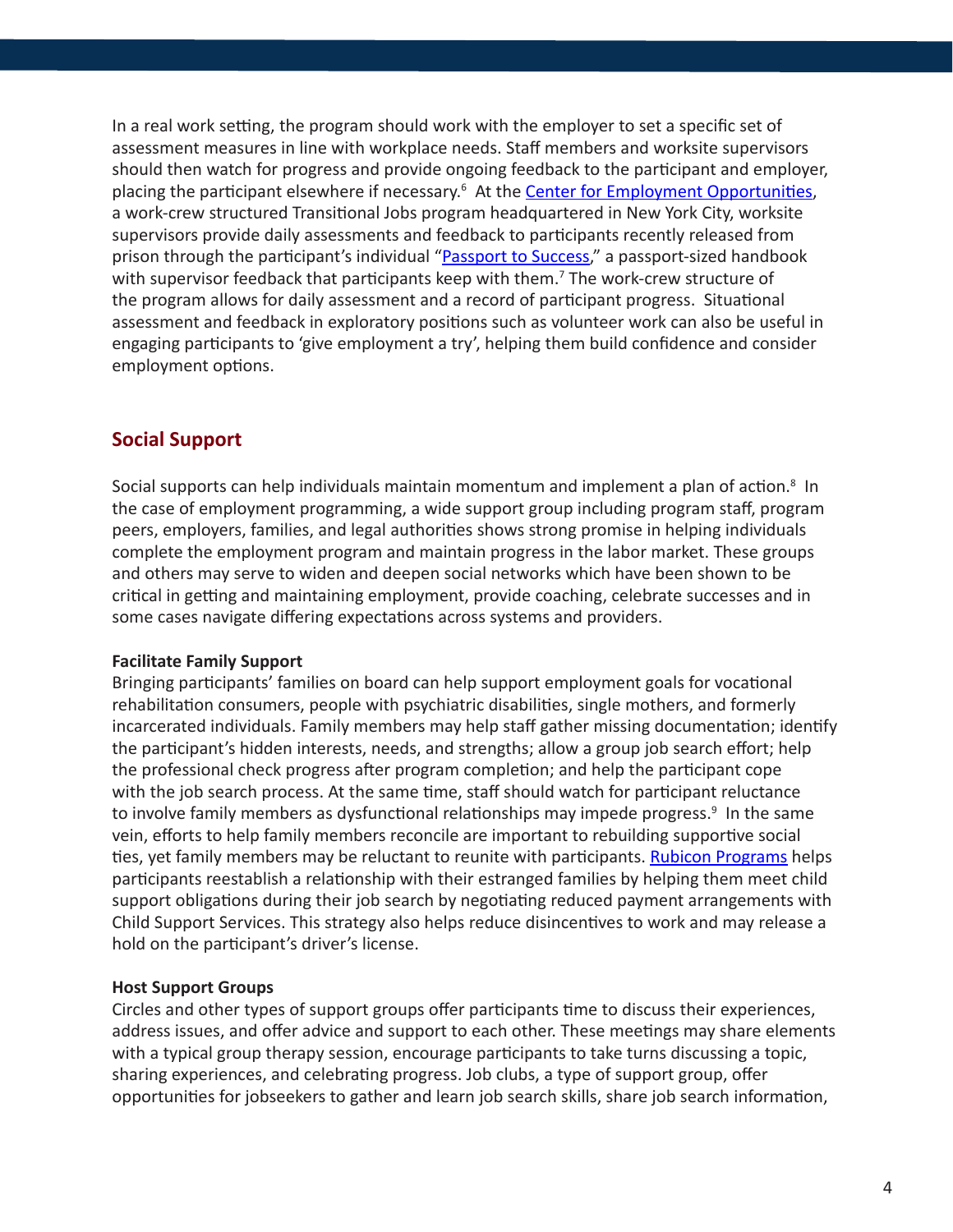discuss their goals and experiences, provide accountability to their goals and plans, provide feedback on sensitive issues, offer peer support during setbacks, and celebrate successes.10 Research shows that job club participants are more likely to find employment in the competitive labor market and earn higher wages, and older jobseekers who participate in job clubs have also been found to experience lower levels of depression.<sup>11</sup>

#### **Host Peer Celebrations of Success**

Celebrations can also foster peer support, self-worth, and a sense of accomplishment. For example, participants at [Chrysalis Enterprises](http://www.changelives.org/) in California ring a bell at the front desk when they have achieved employment, at which point all staff and participants on duty come celebrate with the participant. [St. Joseph the Worker](http://www.sjwjobs.org/) in Arizona furthers the message that participants have the strengths necessary to achieve their goals by recognizing and celebrating participant milestones on a "Client Success Board" at the program office. Staff members help participants add their picture, milestones, and advice for other participants to the board so that they may revisit their progress and celebrate successes throughout the program. Staff and participants alike are also celebrated through special events. **St. Patrick Center** in St. Louis, Missouri features success stories on boards throughout the program building and features ongoing success videos where participants share their story. At [The Doe Fund](http://www.doe.org/) in New York and Philadelphia, staff offers monthly, quarterly, and annual events to afford ongoing access to a supportive community and additional services. [Rubicon Programs](http://www.rubiconprograms.org/) in Richmond, California helps graduates organize monthly "alumni events" to build networks and offer a chance for new graduates to get advice from those who have been successful in employment.

#### **Provide Worksite Peer Support and Mentoring**

Working in an environment with others who share common circumstances or work positions may function as an informal peer support group in which members provide understanding, confidence, positive reinforcement, and role modeling. Peer mentoring may offer an opportunity for relatable individuals to offer advice and encouragement, serve as an example that success is possible, and model good work habits.<sup>12</sup> Former participants who have been hired as permanent staff may be good candidates for a mentoring role. Programs may also invite former participants who have successfully transitioned into the workforce to come back and visit with current participants and encourage employers to select staff as peer mentors at the worksite.<sup>13</sup>

Within programs that offer work-crew or in-house employment placement opportunities cohorts of participants often naturally form support groups or relationships which can serve to provide ongoing positive support while individuals are engaged in the program as well as widen and deepen social networks which can be beneficial to finding and keeping employment in the future. Peer support and mentorship with staff in a competitive unsubsidized job is especially important for individuals with a mental illness. Staff who have similarly worked through mental health issues and succeeded in employment may provide support and hope for continued progress, playing a significant role in participants' experience as they explore employment and work through issues on the job.<sup>14</sup>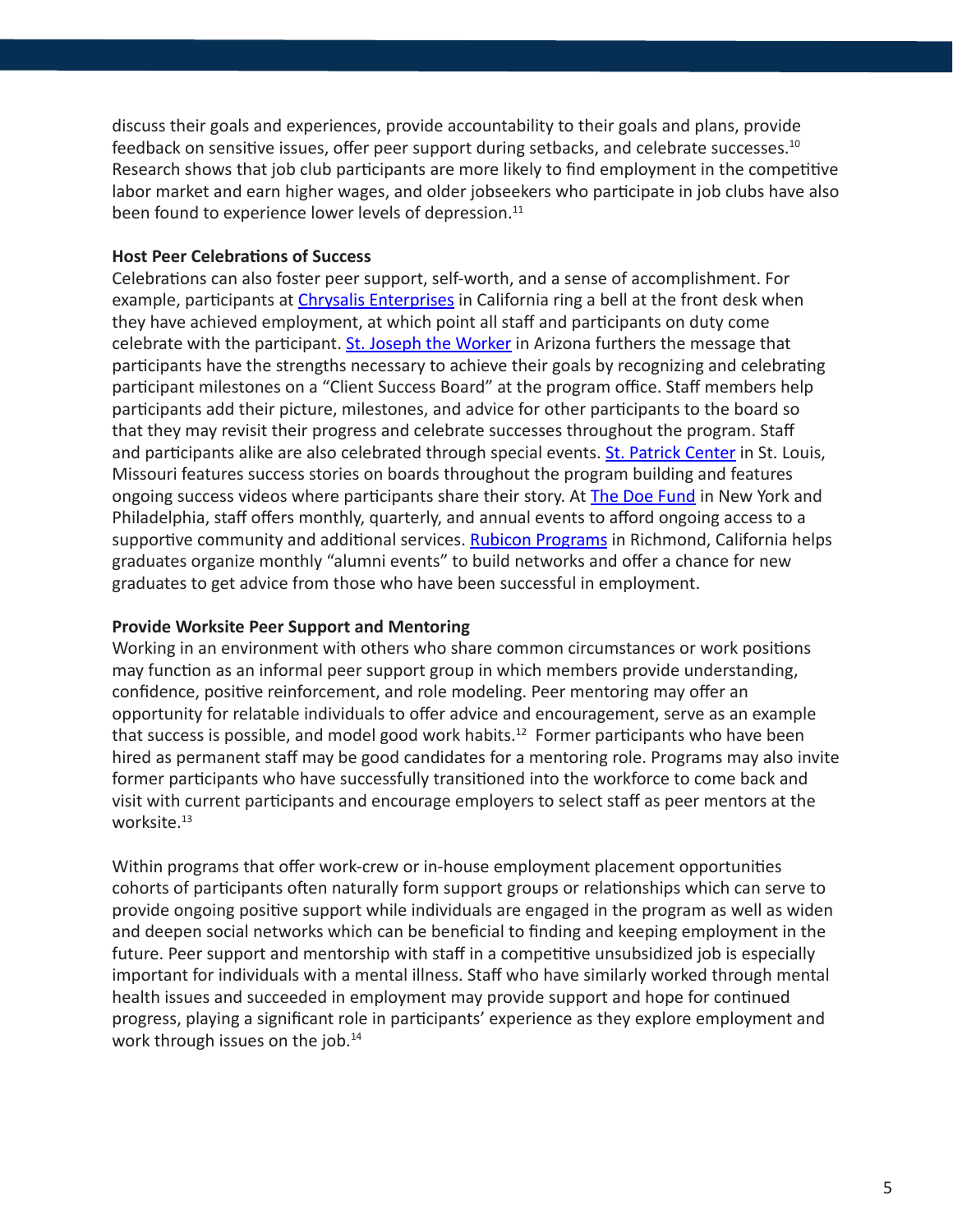## <span id="page-5-0"></span>**Work Readiness**

For jobseekers to successfully find a job, keep it, and advance, they may need to develop core academic, work readiness, and life skills. Jobseekers typically need to be able to engage an employer and meet workplace norms, understand and follow written directions, manage personal affairs, and mitigate behavioral issues. These skills may be attained in a classroom or in the workplace with [job coaching](http://www.heartlandalliance.org/ntjn/ntjn-weh-principles-1-24-2012.pdf) and [employer feedback](#page-2-0) and may be combined to better support individual needs.

#### **Foster Core Academic Skills**

Basic literacy, math, and writing skills and the ability to apply them in real work situations are considered essential to attaining an entry-level job and advancing. For example, individuals should be able to fill out reports, apply written directions, and calculate measurements on the job. Click [here](http://www.heartlandalliance.org/ntjn/ntjn-weh-models-1-24-2012.pdf) to learn more about innovative basic adult education models.

#### **Foster and Reinforce Work Readiness Skills**

Work readiness abilities such as problem solving and timeliness are key tenants of success in a workplace. Work readiness training teaches core competencies including problem-solving, critical thinking, oral communication, work ethic and habits, interpersonal skills, teamwork, adaptability, and technological skills. To prepare participants for the workplace, work readiness training also addresses potentially problematic perceptions, habits, and behaviors through classroom training, teaching jobseekers workplace norms such as good attitude, timeliness, and the ability to follow directions. Work readiness training should:<sup>15</sup>

- prepare participants to write resumes, complete applications, and interview effectively,
- teach effective communication and workplace behavior,
- improve interpersonal, conflict management, and problem solving skills,
- identify skills and strengths, and
- recognize successes and help overcome setbacks.

While many programs offer work readiness training before job placement, assistance may also be offered at different points in the employment program and combined with additional supports during and thereafter. For example, some transitional job programs offer work readiness or contextualized adult basic education programming concurrently with time-limited paid work to reinforce education through practical experience. Many [supported employment](http://www.heartlandalliance.org/ntjn/ntjn-weh-models-1-24-2012.pdf) programs forego training and help participants rapidly enter the competitive labor market and help participants overcome barriers and build skills through one-on-one coaching and case management. Finally, work readiness courses can be supplemented with additional supports throughout the program and employment. For example, [Goodwill Industries of Houston](http://www.goodwillhouston.org/) helps participants prepare for employment through a combination of courses in adult education and literacy, work readiness and job search skills, life skills, and interpersonal skills with ongoing job coaching, and offers additional training as needed after job placement to reaffirm lessons and overcome new obstacles.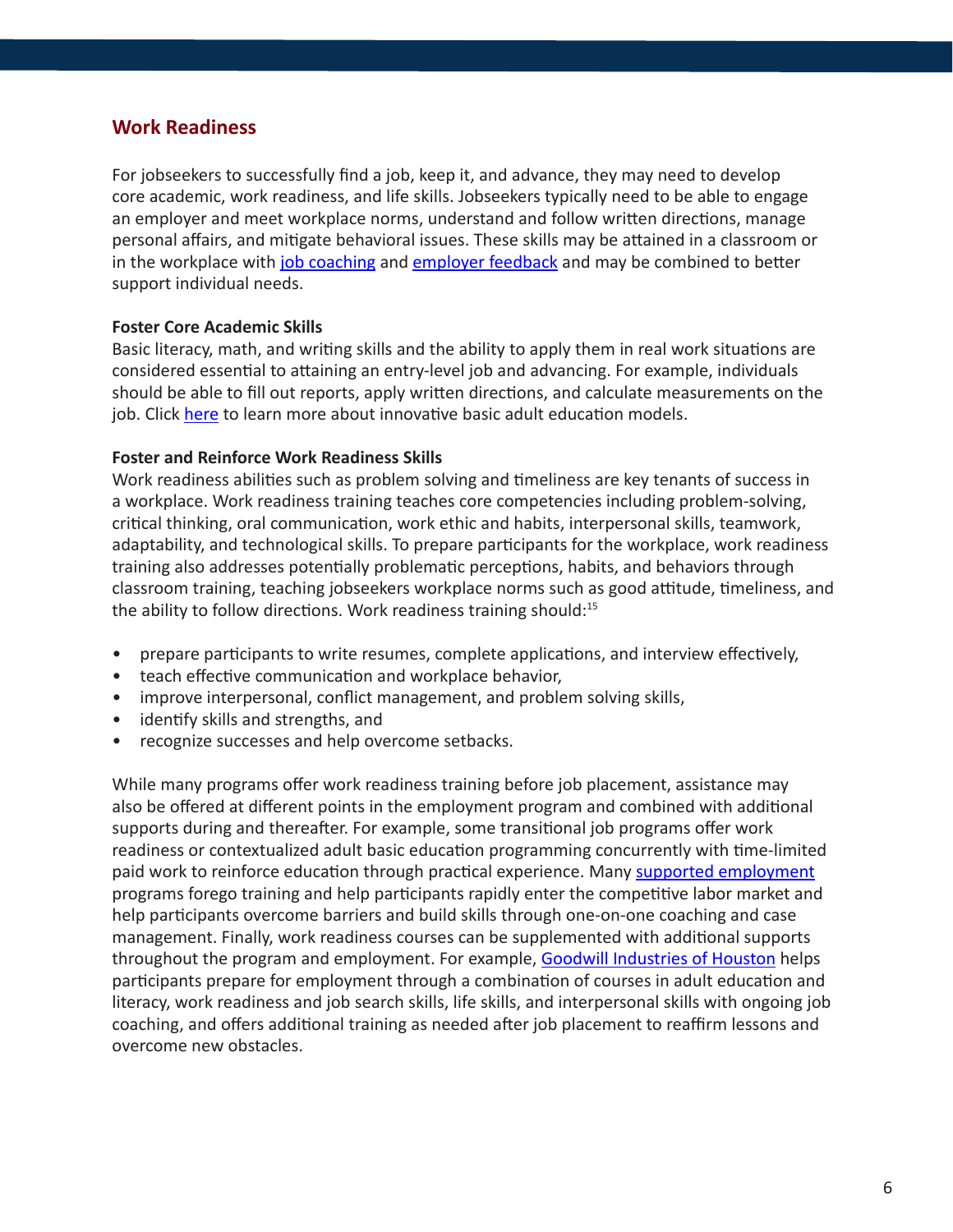#### <span id="page-6-0"></span>**Provide Life Skills Training**

Life skills help individuals experiencing homelessness manage or mitigate barriers to self sufficiency in their everyday lives. Life skills may include family care, time management, anger management, and financial management among others. Programs may use life-skills curricula that are taught in a classroom. Here is a glimpse into some typical life-skill courses:

- *• Self and family care courses* support participants who may have difficulty navigating the work/life balance. In the Employment Preparation Training at [Inspiration Corporation](http://inspirationcorp.org/)'s The Employment Project (TEP), staff members talk with participants about self-care and maintaining a healthy work/life balance. Staff members further equip participants with yoga and meditation skills to help them maintain personal balance. Likewise, [HomeFront](http://www.homefrontnj.org/) in New Jersey teaches time management shortcuts such as bulk cooking to help ease the burden of managing both work and family as a [single parent](http://www.heartlandalliance.org/ntjn/ntjn-weh-populations-1-24-2012.pdf).
- *• Flexible classrooms* can be helpful in addressing personal skills and barriers. The [Center](http://www.cfh.net/)  [for the Homeless](http://www.cfh.net/) in Indiana developed a curriculum sensitive to workplace and personal barriers as they arise. Here the classroom is structured like a workplace and takes advantage of issues such as tardiness and disruptive behavior as they arise by tailoring the lesson plan to topics such as time management, respect, conflict resolution, and teamwork in the moment.
- *• Financial management skill building* is a means of helping individuals make the best use of earned income and benefits. Bundling financial services, benefits, and employment services has been shown to improve self-sufficiency and a number of providers make financial management training a mandatory program component of life-skills training.16 For example, [The Doe Fund](http://www.doe.org/) in New York City and Philadelphia mandates savings and contributions to program expenses to instill fiscal responsibility while providing workshops on budgeting, financial goal-setting, credit information, and debt repayment. At [Rubicon Programs](http://www.rubiconprograms.org/)' Financial Opportunity Center program in Richmond, California, supports financial literacy through a [Combined Financial Assessment](#page-2-0), Income Supports, and a two week financial stability and employment workshop. Ongoing financial and career coaching up to three years is available for individuals experiencing homelessness and people leaving prison. Here participants learn efficient spending habits and how to open a savings account, build assets, and improve credit.

## **Job Development**

Job development focused on identifying and cultivating employment opportunities for participants is essential to employment programming. To help participants find and keep work in the competitive labor market, many programs make placement arrangements with employers in the private, public, and non-profit sectors. This section outlines what works in developing jobs for disadvantaged job seekers and people experiencing homelessness.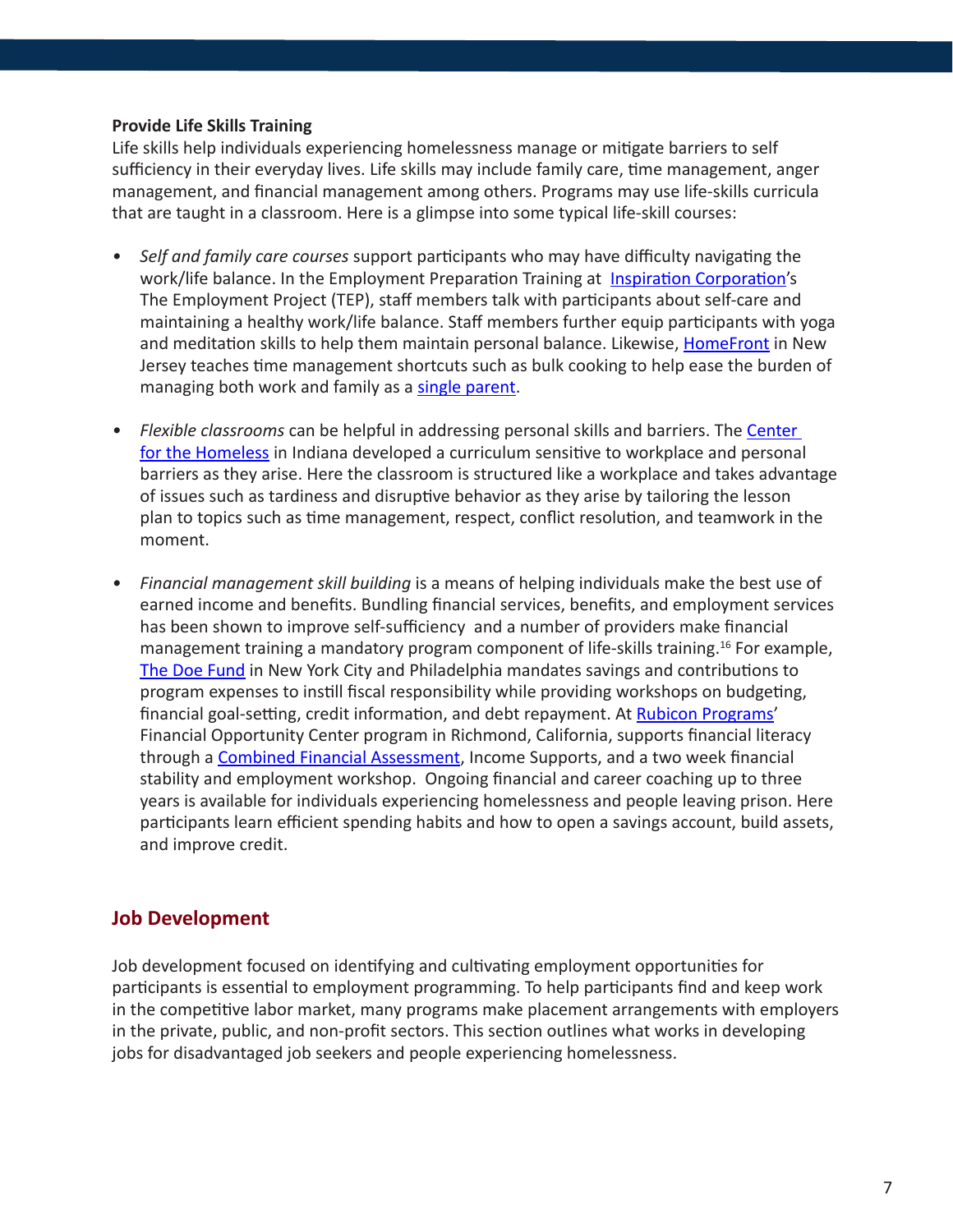#### **Develop a Business Culture**

One way to engage employers is to ensure that the employment program looks, feels, and acts like a business. This may be accomplished through requiring staff to wear business dress and apply common sales terms and activities such as business lunches. A common practice is to hire people with a sales background as job developers to build a business-friendly brand in personto-person contact.<sup>17</sup>

#### **Research Employers for a Solid Match**

Job developers should research industry sectors to identify those that are friendly to the population, have a demand for labor, and in which there is a match between jobseeker strengths and needs and employer strengths and needs.<sup>18</sup> The job developer may also wish to seek businesses that are open to flexible arrangements such as [customized employment](http://www.heartlandalliance.org/ntjn/ntjn-weh-models-1-24-2012.pdf), which involves tailoring job positions to the participant's strengths and abilities that meet an employer's needs.<sup>19</sup> Job developers should determine if a workplace is a good match for participants, including questioning the employer about scheduling, workload, advancement, turnover, and safety. They may ask indirect questions about drug testing and perceptions of individuals with a criminal background to determine worksite suitability. Beyond one-on-one conversations with employers, job developers can attend industry events and job fairs, join local chambers of commerce, or use local labor market information to identify growing industry sectors. When researching and developing employers as good matches for program participants, job developers may want to consider:

- seeking out employers who are flexible and/or who share a social purpose mission and are willing to field the risk of turnover when appropriate for participants that need to explore numerous opportunities with multiples chances to fail;
- securing a formal agreement such as a Memorandum of Understanding (MOU) to ensure the reliability of the employer relationship; and
- fostering ongoing communication with the employer and program.

Since employers are a key source of information and feedback on participant progress, programs should take into consideration an employer's ability to provide timely feedback either directly to the participant or the job developer. Additionally very thinly staffed organizations may not be appropriate as employer sites for individuals experiencing or at risk of homelessness and usually neither are those with a "sink or swim" culture for new employees, or those with very competitive cultures.<sup>20</sup>

#### **Communicating With Employers**

A "business case" approach to job development educates employers on the strengths of the program and participant abilities and emphasizes how hiring program participants can be a smart business decision rather than just an act of altruism. Job developers should listen closely to employers to determine their largest hiring needs and concerns, work to help resolve it, and discuss with employers how the program can provide a service to help them with their challenges. Staff members then often showcase the following about their programs: <sup>21</sup>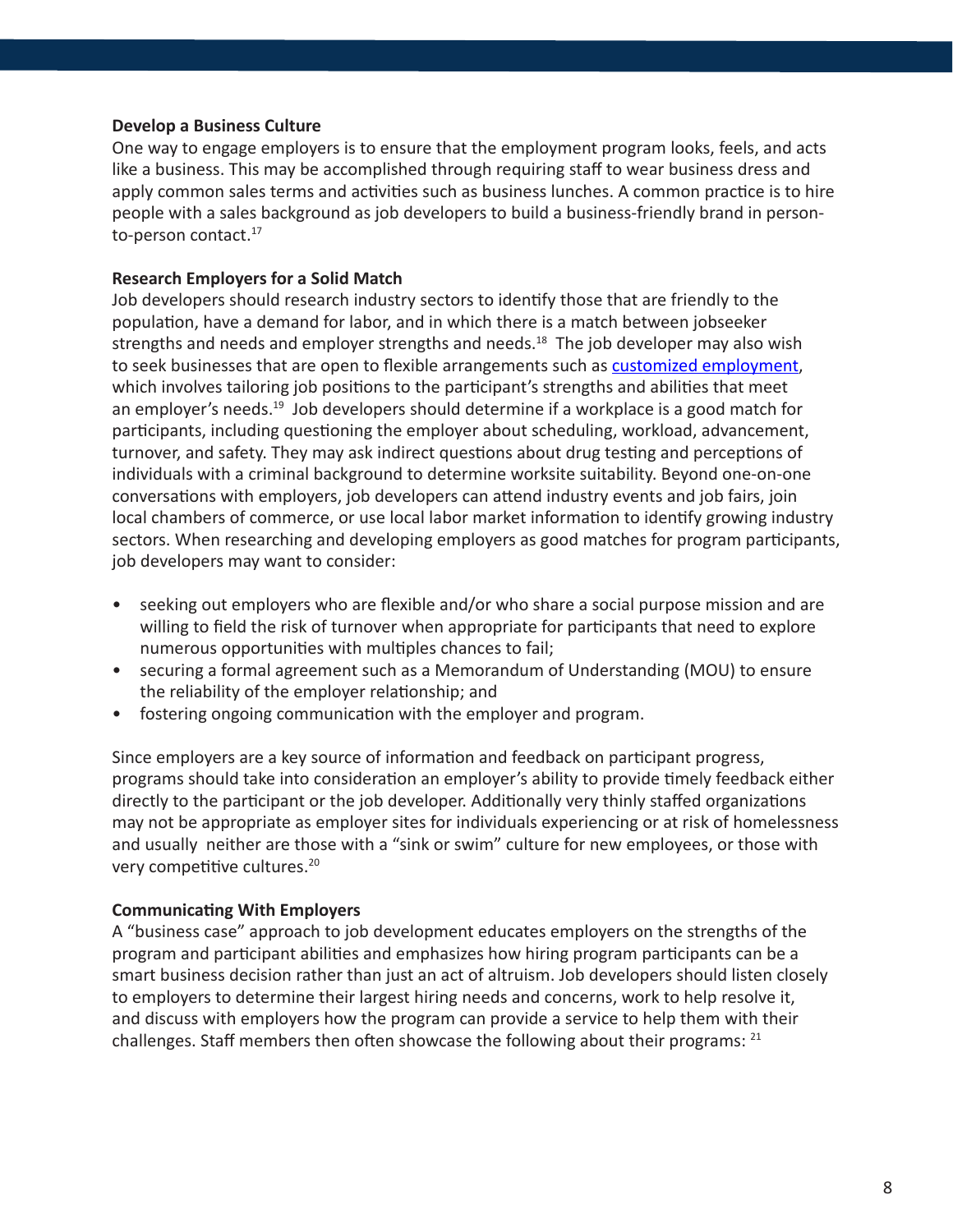- program services such as candidate screening, case management supports, job retention services, and training;
- positive research evidence for their program and model; and
- financial incentives such as the Work Opportunity Tax Credit (WOTC) and subsidized or partially subsidized wages. 22

In addition, if an organization operates transitional jobs, internships, or job shadowing programs, job developers can highlight real-work examples of the participant's strengths, skills and progress.

*Prevention* is a good strategy for overcoming employer concerns. Job developers can prepare by researching the employer to ensure a good match and begin touting program performance and success stories at the beginning. Once the job developer has met with the employer and encountered an objection, they may:

- reference other happy employer clients,
- schedule a site visit to overcome stereotypes,
- point out the differences between different types of personal barriers such as between a petty and felony conviction, and
- begin an employer relationship by placing participants with fewer barriers and then later approach the employer about hiring individuals with greater needs.

Programs can also make the "community case" which means showing that employers could partner with employment programs to deliver community renewal and improve self-sufficiency for individuals in need. Seeking employers who have a desire to contribute to a social cause or "give back" to their community, often in small businesses or community organizations, is relevant for some providers. This may be an especially important strategy for supported employment providers as they rely on employer flexibility including the willingness to field the risk of separating with employees after a short duration while participants explore work in the competitive labor market and work through barriers on-the-job. Here, touting the research evidence and program outcomes is important in building trust with employers and the view that efforts will be worth their while.

#### **Build Long-Term Employer Partnerships**

Building long-term partnerships helps support reliable and robust placement opportunities. To achieve these partnerships, programs should focus on maintaining community rapport, involving employers in the program, and rewarding employers for their service to the community.<sup>23</sup>

*Build a strong reputation* – Developing wide local visibility and a strong reputation contributes to winning and maintaining partnerships with employers and other stakeholders. Build on initial successes and educate employers, the media, policymakers, and other stakeholders on the program's strong outcomes, role in the community, and how stakeholders can be involved. One of the most important pieces of developing a strong reputation is to ensure client trust. To develop these relationships, programs can incorporate the following:<sup>24</sup>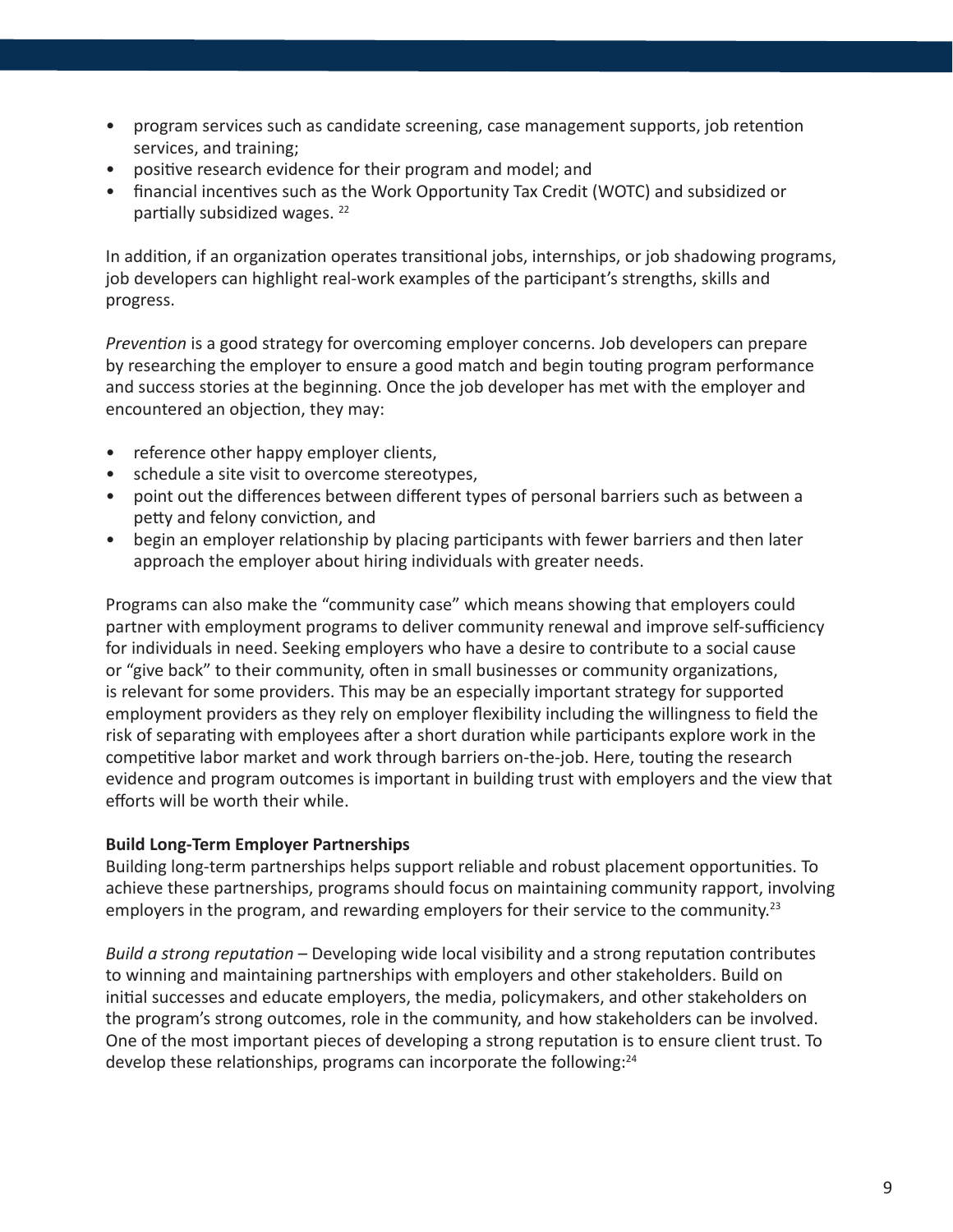- <span id="page-9-0"></span>• follow through on all commitments made in the engagement phase to build integrity;
- be honest if you cannot currently meet an employer's needs in order to build trust for later; and
- build employers into the program to ensure them that their interests are met and leverage their participation to vet the program among fellow employers.

*Build employers into the program* – To better meet employer needs, keep partners engaged, and prepare jobseekers for employment, providers should integrate employers into the program. For example, programs may bring employers to speak at trainings and to discuss what it takes to work for them. Employers may sit on boards of directors or special committees and help keep the program abreast of emerging local labor market demands. Another way to ensure employer involvement is to use feedback surveys to determine program strengths and weaknesses, invest in core strengths, and solve customer service issues.<sup>25</sup>

*Reward employers* – Business leaders who hire program participants may appreciate receiving thanks and accolades (although this should be done tactfully as not all employers may want publicity on program involvement). To reward employers, programs employ the following techniques:

- ask employees and customers to thank the employers;
- offer award and celebration events to offer employers praise and motivation to stay involved - for example, [The Doe Fund](http://www.doe.org/) cultivates and maintain employer relationships by inviting employer partners to an annual employer partner breakfast to recognize an "employer partner of the year" as well as successful graduates; and
- praise employers who have consented to being publically recognized through communications efforts, including newsletters and news stories.

## **Retention Support**

Employment retention supports such as check-ins, one-on-one coaching, and financial incentives promote staying in unsubsidized employment. Longitudinal studies show that retention support is essential to improving long-term employment and earnings outcomes for disadvantaged jobseekers including individuals experiencing homelessness. Retention services should begin at program

#### **Further Resources**

- [Keeping Up the Good Work](http://documents.csh.org/documents/cheta/KeepingUptheGoodWork.pdf)
- [The Road to Good Employment Retention](https://folio.iupui.edu/bitstream/handle/10244/103/FES3622H335.pdf?sequence=1)
- [HUD Retention Lecture](http://hudhre.info/documents/AudioLecture7_Pamphlet.pdf)

intake with supportive staff members who help the participant learn life skills and work readiness skills, and/or plan strategies to manage barriers in advance of employment.<sup>26</sup>

#### **Check-In Regularly and Provide Ongoing Support**

Once the participant is employed post-program, best practices include staff making periodic follow-up contacts to ensure that the participant's needs are met, help the participant manage workplace difficulties by clarifying employer expectations and concerns, and help participants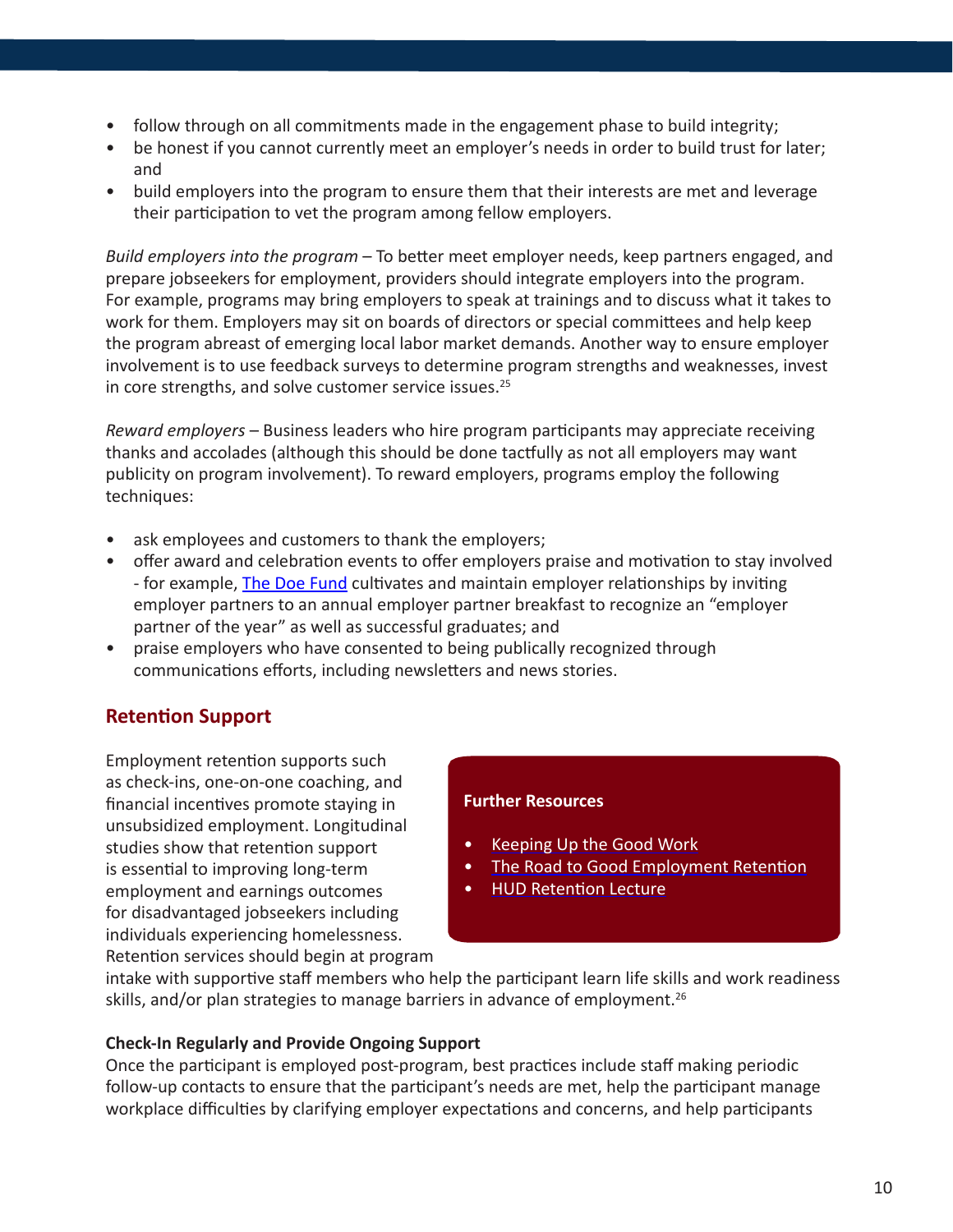<span id="page-10-0"></span>work through workplace conflicts. To successfully attach participants to work for the long run, research suggests that retention services last for at least six months, and involve three or more check-ins with the participant a month.<sup>27</sup> It is important to check in regularly with the participant throughout the early period of employment; a promising schedule is daily interactions for the first week, weekly for weeks 2 to 12, bi-weekly from weeks 13 through 26, and monthly after 27 weeks.<sup>28</sup> A synthesis of research on supported employment shows that an indefinite period of follow-along supports is essential for individuals with a mental illness.<sup>29</sup>

#### **Provide Follow-Up Resources**

Tools that can remind participants about supports and resources available to them once they have found employment can promote employment maintenance and preempt challenges that may cause them to lose employment. Wallet-sized cards that include tips, program information, and key retention contacts are a useful tool for keeping in touch with graduates and offering them ongoing follow-along support as they need it. $30$  For example,

[St. Joseph the Worker](http://www.sjwjobs.org/) in Phoenix, Arizona provides business cards with program information and contacts to help participants keep in touch and access any other services they may need. The [Frontline Focus Institute](http://cjc.net/frontline-focus/) at the Chicago Jobs Council offers a template for cards like these with staff contact information on one side and retention tips on the other.

#### **Link to Financial and Nonmonetary Incentives**

Financial incentives provided to participants or employers have been associated with successful program participation, job placement, and retention.<sup>31</sup> By providing access to gift cards, wage supplements, and retention bonuses to participants and graduates, programs can provide needed income and financial motivation to continue succeeding in employment.<sup>32</sup> For example, [The Doe Fund](http://www.doe.org/) in New York City and Philadelphia gives program graduates incentives to maintain employment, housing, and recovery by offering a \$1,000 grant paid in \$200 installments over the first five months after graduation contingent on passing monthly drug tests and documenting housing and employment. Other incentives for continued success and program engagement include access or linkages to resources such as child care and transportation, and invitations to alumni events such as celebratory dinners.<sup>33</sup> Tax credits can be meaningful incentives as well. Access to the Earned Income Tax Credit (EITC) may serve as an indirect retention incentive by increasing the program graduate's take-home pay.<sup>34</sup>

#### **Reemployment Activities**

Jobseekers improve at their own pace and may need flexibility to leave a specific job, learn from mistakes, and enter another job that better suits their needs.<sup>35</sup> Reemployment services can help participants achieve their employment goals by leaving a job in a professional manner, learning from exploration and mistakes, and seeking more appropriate employment. Programs offering reemployment services should:<sup>36</sup>

*• Seek to rapidly reemploy jobseekers* (within 3 to 4 weeks) to avoid a long spell without work or income. When possible, programs may help participants find a new position before leaving their current job.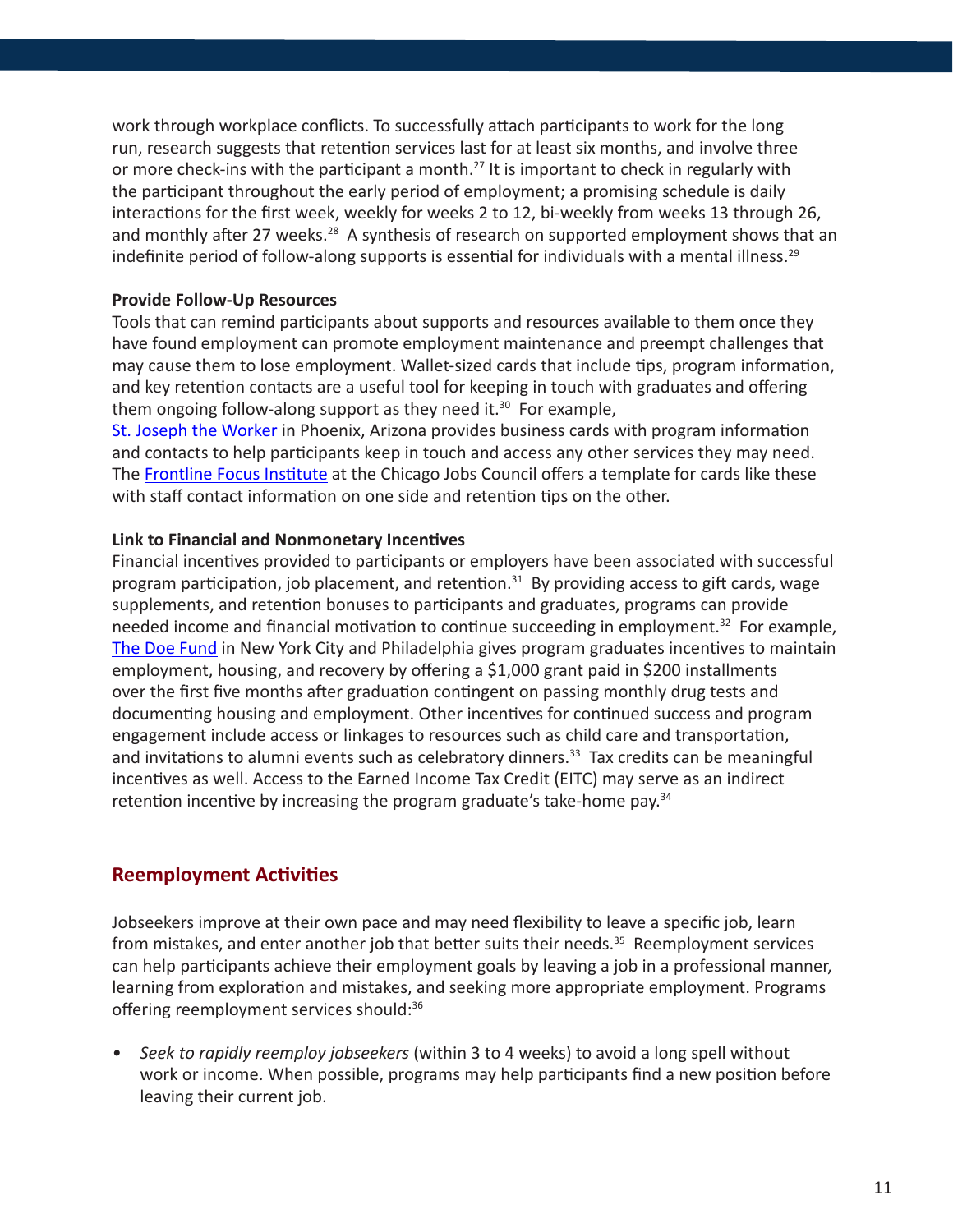- <span id="page-11-0"></span>*• Identify reasons for job loss* by communicating with the participant and the employer about job performance. This may help the program develop a better job plan with the participant, leverage more appropriate supportive services, coach participants on managing barriers that emerged on the job, and watch for these highlighted issues in the retention phase.
- *• Help participants move among jobs* that allow exploration and skill building in specific tasks and sectors.37
- *• Offer ongoing access to services* such as job search assistance, financial assistance, or help applying for other benefits to mitigate income related barriers to job search. $38$

[Models](http://www.heartlandalliance.org/ntjn/ntjn-weh-models-1-24-2012.pdf) such as Transitional Jobs and Individual Placement Support may be ideal for allowing participants to explore work, learn to work through real-world experience, and learn from mistakes on the job. For example, [Roca, Inc.](http://rocainc.org/) in Boston, Massachusetts offers a transitional work experience that plans for mistakes in meeting workplace expectations and requirements. Participants may be "fired" from their transitional jobs, and presented with conditions that must be met before meeting to discuss reinstatement.<sup>39</sup> At [Central City Concern](http://www.ccconcern.org/) in Portland, Oregon the employment specialist works with like-minded community-based employers to provide employment opportunities with the awareness that participants may leave employment early. If participants are fired or otherwise desires to leave employment, they may work with the specialist to reassess goals and issues, learn from mistakes and exploration, develop a new job plan, and seek a more suitable position with tailored retention support.

## **Case Management and Supportive Services**

Case managers play a special role in supporting participants and in linking them to services such as housing or child care. Research on employment services to disadvantaged jobseekers, including individuals experiencing homelessness, suggests that participants are most successful when they have access to the supportive services that meet their individual needs.<sup>40</sup> Case managers are integral resources in building referral relationships with supportive service providers, public systems, and other resources in the continuum of care, in addition to helping participants navigate services and working with other service providers to provide integrated resources that holistically meet individual needs. Programs should offer ongoing, timely, and holistic case management to individuals as they need it – whether that is through the employment program or a partnership with another program.

#### **Important Areas of Case Management Assistance**

These are some of the critical areas of assistance case managers can provide to individuals experiencing or at risk of homelessness:

*• Link to Resources to Meet Basic Needs*: An individual's basic needs may need to be met before employment is pursued, although their limited resources make employment a priority. Food, clothing, hygiene and shelter are important foundations for employment.<sup>41</sup>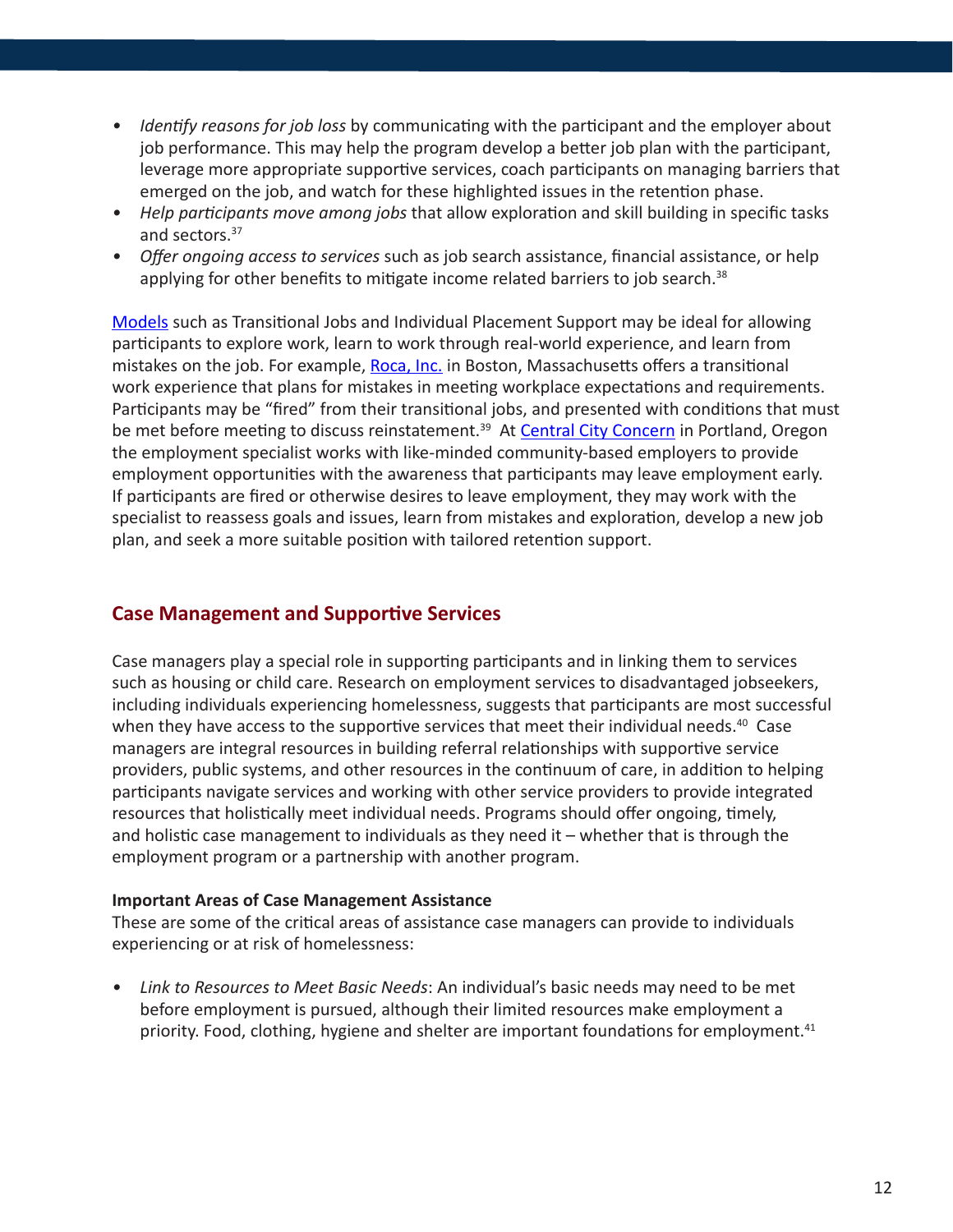- *• Assist with Access to Personal Records*: Participants may have lost basic identification and need help accessing identification such as a driver's license, birth certificate, social security card, or school transcripts. Programs should help participants by placing orders for birth certificates and other forms of identification and by cleaning up traffic tickets to lift bars on obtaining a driver's license. For example, [Drive to Work](http://www.drivetowork.org/drive.cfm) in Richmond, Virginia assists lowincome and formerly incarcerated individuals restore driving privileges by offering services such as payment plans for overdue fines and petitioning for restricted licenses.
- *• Link to Housing*: Housing is a critical resource in achieving personal stability, safety, and health while reducing reliance on more expensive resources.<sup>42</sup> Moreover, a stable address is typically required to apply for a job. Numerous studies show that health and employment outcomes can be bolstered by access to housing integrated with supportive services.<sup>43</sup> Programs should become aware of housing resources in their communities and build meaningful relationships with housing providers.
- *• Provide Transportation Assistance and Work Materials*: Transportation is frequently referenced as the number one need of jobseekers experiencing homelessness, as is true for many other low-income workers as well. Employment programs often provide public transportation vouchers, while some offer direct bussing, but the logistics and legal liabilities may make vouchers an easier approach for programs in metropolitan areas. Work materials such as boots, tools, and uniforms are also important for programs to provide when an employer requires that new hires purchase their own equipment.
- *• Link to Communication Services*: To overcome the job search barriers posed by the lack of a stable address and phone number, experts suggest that programs should offer the program address and an individual phone number to put on job applications and for making phone calls.<sup>44</sup> [Inspiration Corporation](http://inspirationcorp.org/) and the [Cara Program](http://www.thecaraprogram.org/) offer telephone services through the [Community Voicemail](http://www.cvm.org/) program, and internet access at their locations. Individuals experiencing or at risk of homelessness may qualify for a subsidized cellular phone service through the [Safelink Wireless Program](https://www.safelinkwireless.com/Safelink/) and providers such as Goodwill Industries of Greater [Grand Rapids](http://www.goodwillgr.org/) provide cell phones and minutes through their own programs.<sup>45</sup>
- *• Assist with Applications for Income Supports & Other Public Benefits*: Linking participants up with income supports can help participants make ends meet. $46$  Income supports may include Temporary Assistance for Needy Families (TANF), Social Security Insurance or Social Security Disability Insurance (SSI/SSDI), benefits through the U.S. Department of Veterans Affairs, tax credits such as the Earned Income Tax Credit (EITC), nutritional support such as Supplementary Nutritional Assistance Program (SNAP), and housing vouchers such as rapid re-housing under Section 8 of the U.S. Housing Act.

#### **Building and Leveraging Referral Relationships**

Although some large multi-service organizations have the capacity to meet all participant needs under one roof, most program providers leverage community and public resources to fit the missing pieces in helping participants manage and overcome obstacles to employment. For example, [St. Patrick Center](http://www.stpatrickcenter.org/) in St. Louis, Missouri provides 28 programs in-house for housing and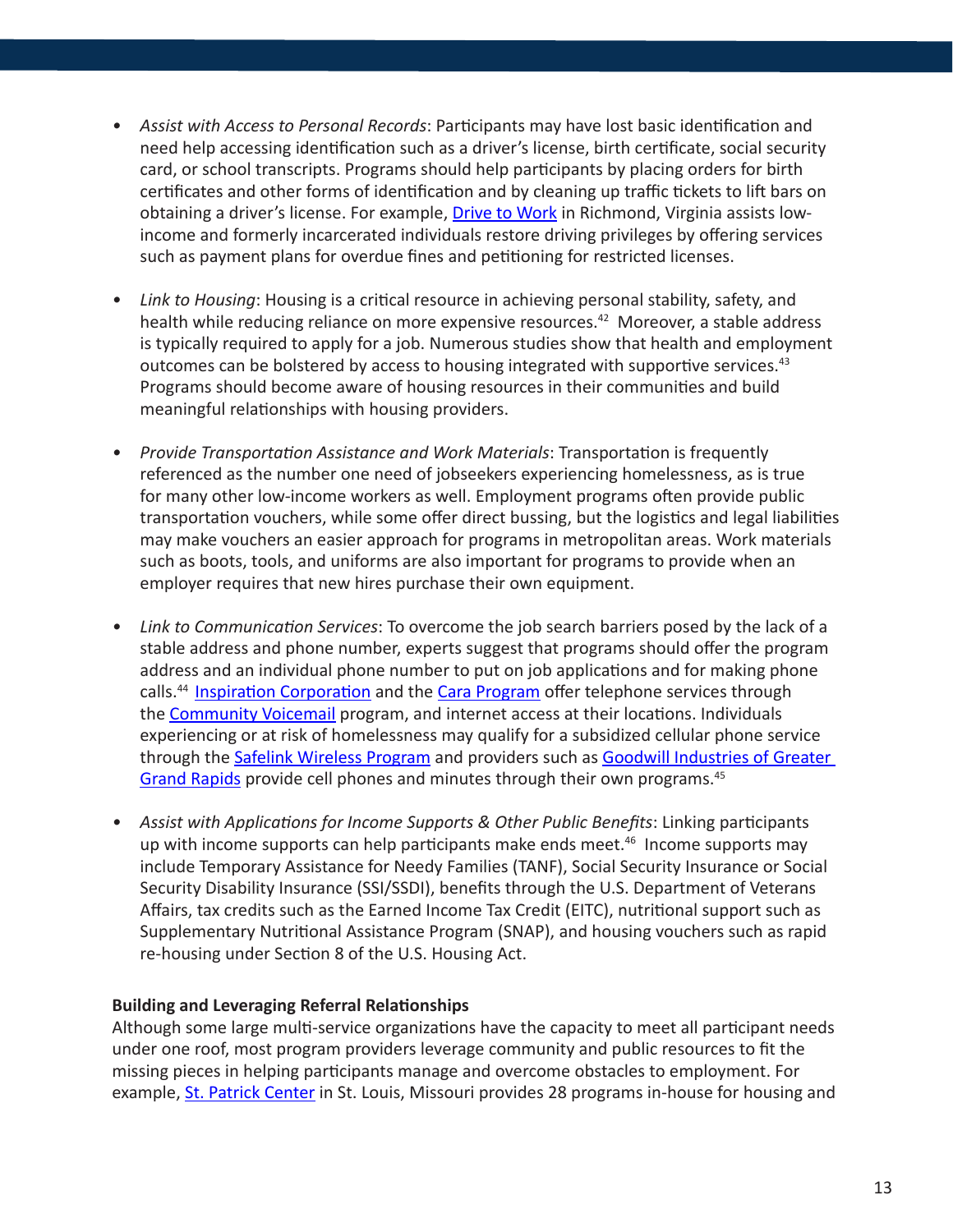education, mental health and substance use services, and employment and training. Additional services such as GED courses and a medical clinic are provided through linkages to 11 partnering providers. Some services help meet special needs and may need to be delivered by specialist organizations. For example, many programs provide some transportation assistance, housing, work materials, and financial assistance in house, while special supportive services such as legal and mental health services are most commonly provided through partnerships and referral networks, often informally.

#### **Determining Whether to Provide Services In-House or Via Referral**

[Welcome House of Northern Kentucky](http://www.welcomehouseky.org/) uses a four-step process for assessing referral needs:

- 1. Evaluate what your organization does well
- 2. Summarize what populations you commonly serve and what their crucial needs are
- 3. Determine the largest gaps between your organization's services and participant needs
- 4. Find other organizations that offer services that fill these gaps

Many organizations invest in building and maintaining referral relationships to meet the diverse service needs of their participants. To do so providers:

- seek to better understand population needs by sitting on boards and attending trainings in the population-specific service community;
- assess organizational service needs and strengths;
- research what local organizations provide and need to determine mutually beneficial referral relationships;
- achieve strong visibility in the community through print ads, posters, email blasts, and social media;
- build one-on-one relationships with upper-level and case management staff through oneon-one outreach, tagging along with colleagues, and attending regular or population-specific community service meetings; and
- maintain referral relationships through regular meetings, electronic knowledge sharing, and ongoing one-on-one contact including social calls.

Maintaining regular contact through formal meetings and informal social calls helps ensure referral processes are working. Resources are often scarce and it is important for staff members to make program participants a priority for professionals in their referral networks. Two promising strategies for fostering these ground-level relationships is to train staff on building professional relationships and inviting local service providers to meet and educate staff on the services they provide.

One-on-one contact and regular bi-weekly or monthly meetings between agencies provide opportunities to share information about programmatic changes which allows the employment program to quickly adjust referrals and take advantage of new opportunities. When meetings are between upper-level management, it is important to ensure that critical knowledge is relayed to the ground-level staff that regularly interacts with supportive service providers.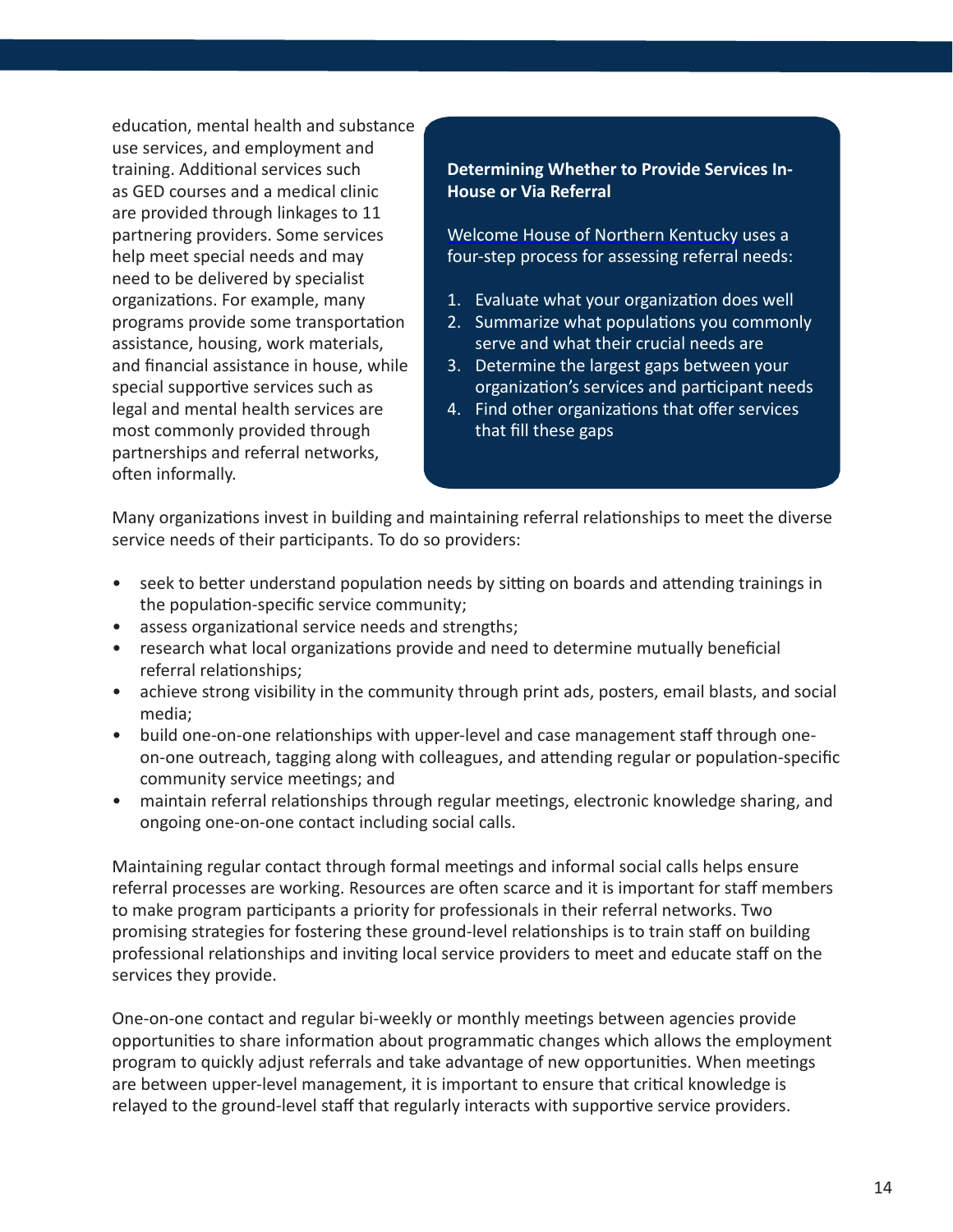# **Conclusion**

Individuals experiencing or at risk of homelessness often require supportive, flexible services that meet their needs, strengths, and interests in order to find employment, stay employed and be successful in the labor market. Employment programs for this population should consider building on standard program components and the current strengths of their program or local community with modifications that meet participant needs, further skill development, and support ongoing success. Policymakers and other stakeholders should consider these modifications when writing plans to end homelessness and designing workforce initiatives that serve the most disadvantaged. – **Leveraging and supporting a set of supportive, flexible employment program options is critical in supporting employment success.**

For more information please contact the [National Transitional Jobs Network](mailto:ntjn%40heartlandalliance.org?subject=). Our other briefs in the *[Working to End Homelessness: Best Practice Series](http://www.heartlandalliance.org/ntjn/ntjn-weh-introduction-1-24-2012.pdf)* include:

- [Service Delivery Principles and Techniques](http://www.heartlandalliance.org/ntjn/ntjn-weh-principles-1-24-2012.pdf): Helping people experiencing homelessness engage in services and succeed in employment
- [Populations Experiencing Homelessness](http://www.heartlandalliance.org/ntjn/ntjn-weh-populations-1-24-2012.pdf): Diverse barriers to employment and how to address them
- [Employment Program Models for People Experiencing Homelessness](http://www.heartlandalliance.org/ntjn/ntjn-weh-models-1-24-2012.pdf): Different approaches to program structure

**The National Transitional Jobs Network (NTJN) is a coalition of city, state, and federal policy makers; community workforce organizations; anti-poverty nonprofit service providers and advocacy organizations committed to advancing and strengthening Transitional Jobs programs around the country so that people with barriers to employment can gain success in the workplace and improve their economic lives and the economic conditions of their communities. The NTJN supports a constituency of over 5,000 active members and stakeholders across the country.** 

HEARTLAND **ALLIANCE** 

**The NTJN is a project of Heartland Alliance for Human Needs & Human Rights.**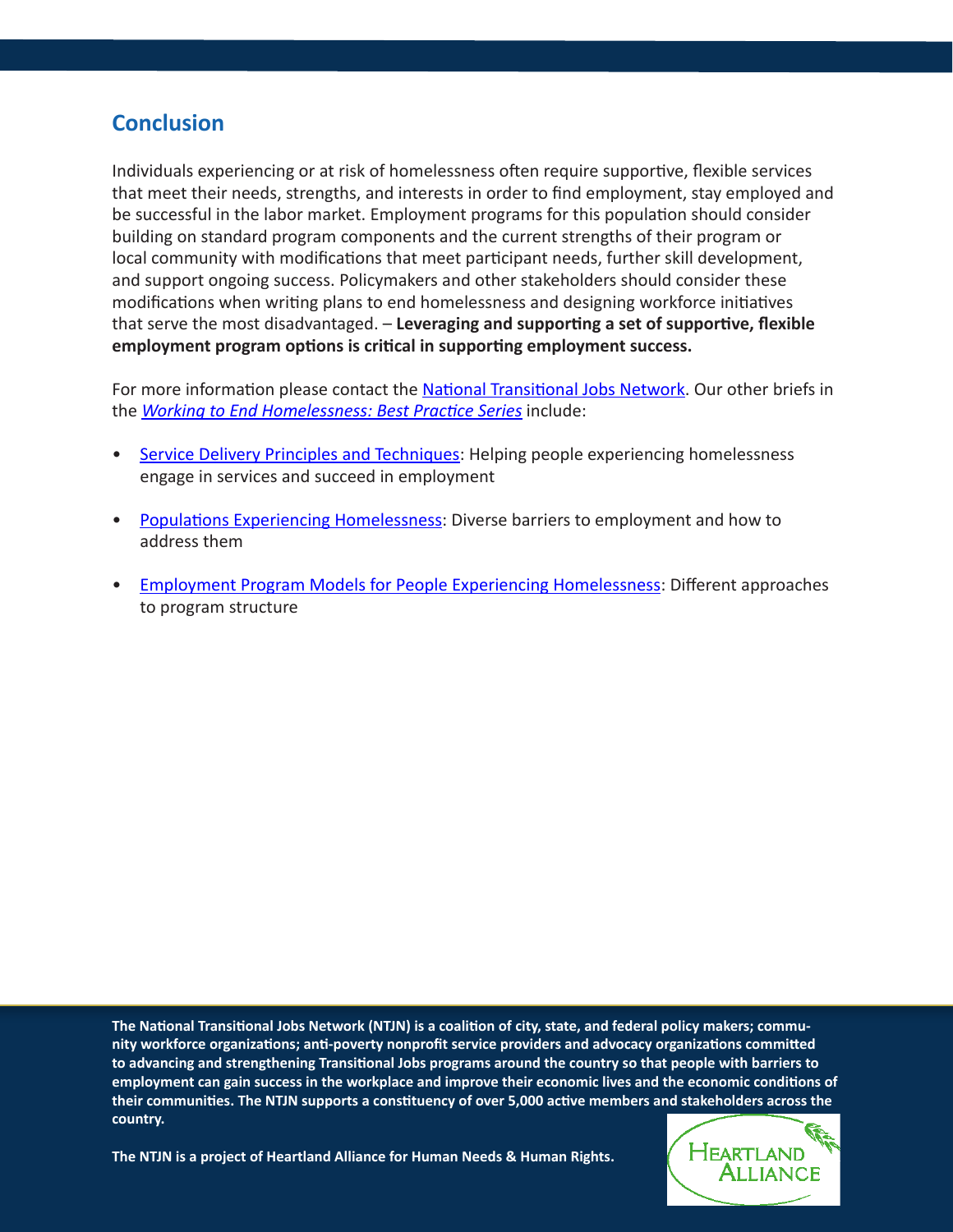#### **References**

Author.

1. Bassuk, E.L., Birk, A.W., & Liftik, J. (1994). *Community care for homeless clients with mental illness, substance abuse, or dual diagnosis*. Newton Centre, MA: The Better Homes Fund. ; United States Department of Housing & Urban Development. (n.d.). *Integrating vocational assessment in client service planning*. Washington, DC: Author. Retrieved June 1, 2011, from http://hudhre.info/documents/AudioLecture1\_Pamphlet.pdf

2. Venezky, R. (1992). *Matching literacy testing with social policy: What are the alternatives?* Washington, DC: University of Pennsylvania, National Center on Adult Literacy.

3. McGurk, S.R., & Mueser, K.T. (2003). Cognitive functioning and employment in severe mental illness. *Journal of Nervous & Mental Disease, 191*(12), 789-798.

4. United States Department of Housing & Urban Development. (n.d.). *Integrating vocational assessment in client service planning*. Washington, DC: Author. Retrieved June 1, 2011, from http://hudhre.info/documents/ AudioLecture1\_Pamphlet.pdf

5. Cook, J., & Razzano, L. (2004). Evidence-based practices in supported employment. In C.E. Stout &R.A. Hayes (Eds.), *The evidence based practice: Methods, models, and tools for mental health professionals* (pp. 10-30).New Jersey, MA: R. John Wiley & Sons Inc.

6. United States Department of Housing & Urban Development. (n.d.). *Integrating vocational assessment in client service planning*. Washington, DC: Author. Retrieved June 1, 2011, from http://hudhre.info/documents/ AudioLecture1\_Pamphlet.pdf

7. Warland, C. (2011). *Ensuring the transitional job is a developmental experience*. Chicago, IL: National Transitional Jobs Network.

8. Aquila, R., Weiden, P., & Emanuel, M. (1999). Compliance and the rehabilitation alliance. *Journal of Clinical Psychiatry, 60*(19), 23-27.

9. Parker, E., Finch, T.E., Koldenhoven, D.J., Woods, A., Oulvey, G., Bercegeay, B., . . . Rickman, J. (2000). *The family as a critical partner in the achievement of a successful employment outcome*. Twenty-sixth Institute on Rehabilitation Issues. ; Strickland, A. (2008). *Building social capital for stable employment: the post prison experiences of black male ex-prisoners*. Ann Arbor, MI: ProQuest.

10. Hitchcock, A. (1984). Working, aging, and counseling. *Journal of Counseling & Development, 63*, 258-259.

11. Gray, D. (1980). *Job club for older workers and retirees: an experimental evaluation of outcome and process*. Michigan State University, Department of Psychology. ; Rife, J. (1992).Reducing depression and increasing the job placement success of older unemployed workers. *Clinical Gerontologist, 12*(1). 81-85.

12. Bauldry, S., Djakovic, D.K., McClanahan, W.S., McMaken, J., & Kotloff, L. (2009). *Mentoring formerly incarcerated adults: Insights from the Ready4Work Reentry Initiative*. Philadelphia, PA: Public/Private Ventures. 13. Support Services International, SSI (n.d.). *Placing senior community service employment program enrollees in unsubsidized employment*. Silver Spring, MD: Author. ; United States Department of Labor: Division of Older Worker Programs Employment & Training Administration. (n.d.). *Placing senior community service employment program enrollees in unsubsidized employment: a summary of best practices in successful programs*. Washington, DC:

14. Cook, J., & Razzano, L. (2004). Evidence-based practices in supported employment. In C.E. Stout &R.A. Hayes (Eds.), *The evidence based practice: Methods, models, and tools for mental health professionals* (pp. 10-30). New Jersey, MA: R. John Wiley & Sons Inc.

15. Leigh, W., Lee, D., & Lindquist, M. (1999). *Soft skills training: An annotated guide to selected programs*. Washington, DC: Joint Center for Political and Economic Studies.

16. Collins, M., Baker, C., & Gorey, R. (2007). *Financial coaching: A new approach for asset building?* Baltimore, MD: Annie E. Casey Foundation.

17. Clymer, C. (2003). *By design: Engaging employers in workforce development organizations*. Philadelphia, PA: Public/Private Ventures.

18. Clymer, C. (2003). *By design: Engaging employers in workforce development organizations*. Philadelphia, PA: Public/Private Ventures.

19. United States Office of Disability Employment Policy. (2005). *Customized employment: Practical solutions for employment success* [Fact sheet]. Washington, DC: Author.

20. Sherwood, K. (1999). *Designing and administering a wage-paying community service employment program under TANF: Some considerations and choices*. New York, NY: MDRC.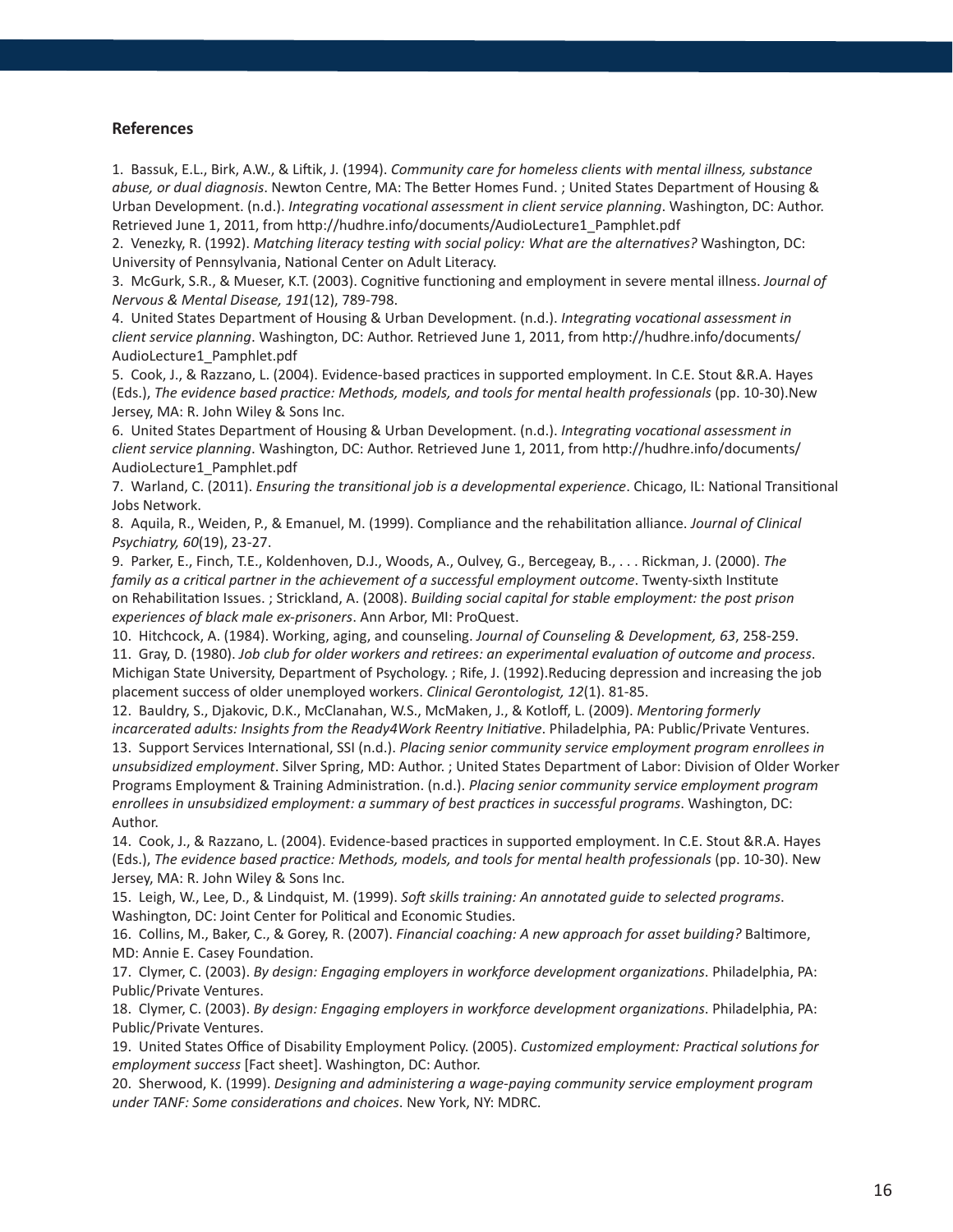21. Finn, Peter. (1998). *Successful job placement for ex-offenders: The Center for Employment Opportunities*. Philadelphia, PA: Abt Associates, Inc.

22. United States Internal Revenue Service. (2010, March). Two new tax benefits aid employers who hire and retain unemployed workers, *IRS Website*. Retrieved August 1, 2011 from http://www.irs.gov/newsroom/ article/0,,id=220326,00.html

23. Clymer, C. (2003). *By design: Engaging employers in workforce development organizations*. Philadelphia, PA: Public/Private Ventures.

24. Carlson, L. et. al. (2008). Evaluation of Conceptual Selling® as a job development planning process. *Psychiatric Rehabilitation Journal. 31*(3), 219-225.

25. Carlson, L. et. al. (2008). Evaluation of Conceptual Selling® as a job development planning process. *Psychiatric Rehabilitation Journal. 31*(3), 219-225.

26. Clymer, C., Roberts, B., and Strawn, J. (2001). *States of change: Policies and program to promote low-wage workers' steady employment and advancement*. Philadelphia, PA: Public/Private Ventures. ; Fischer, D. (2005). *The road to good employment retention: Three successful programs from the Jobs Initiative*. Baltimore, MD: The Annie E. Casey Foundation.

27. Clymer, C., Roder, A, & Roberts, B. (2005). *Promoting opportunity: Findings from the State Workforce Policy Initiative on Employment Retention and Advancement*. Philadelphia, PA: Public/Private Ventures.

28. Ware, L., Martinez, J., & Rio, J. (2008). *Keeping up the good work: A practitioner's guidebook for building a job retention culture for people who experience homelessness*. Chronic Homelessness Employment Technical Assistance Center.

29. Bond, G.R., Becker, D.R. Drake, R.E. Rapp, C.A. Meisler, N., Lehman, A.F., Bell, M. D., & Blyer, C.R. (2001). Implementing supported employment as an evidence-based practice. *Psychiatric Services, 52*, 313-322.

30. Ware, L., Martinez, J., & Rio, J. (2008). *Keeping up the good work: A practitioner's guidebook for building a job retention culture for people who experience homelessness*. Chronic Homelessness Employment Technical Assistance Center.

31. Clymer, C., Roder, A, & Roberts, B. (2005). *Promoting opportunity: Findings from the State Workforce Policy Initiative on Employment Retention and Advancement*. Philadelphia, PA: Public/Private Ventures.

32. Hill, H., and Parvetti, L. (2000). *Using incentives to promote job retention and advancement: Guidance from the performance improvement industry*. Washington, DC: Mathematica Policy Research.

33. Wood, R., & Paulsell, D. (2000). *Promoting employment retention among TANF recipients: Lessons from the GAPS Initiative*. Princeton, NJ: Mathematica Policy Research, Inc.

34. Meyer, B.D., & Rosenbaum, D.T. (2000). Making single mothers work: Recent tax and welfare policy and its effects. *National Tax Journal, 53*, 1027-1062.

35. Warland, C. (2011). *Ensuring the transitional job is a developmental experience*. Chicago, IL: National Transitional Jobs Network.

36. Martinson, K., & Strawn, J. (2003). *Built to last: Why skills matter for long-run success in welfare reform*. Washington. DC: Center for Law and Social Policy.

37. Ware, L., Martinez, J., & Rio, J. (2008). *Keeping up the good work: A practitioner's guidebook for building a job retention culture for people who experience homelessness*. Chronic Homelessness Employment Technical Assistance Center.

38. Brown, A. (1997). *Work first: How to implement employment-focused approach to welfare reform*. New York, NY: MDRC.

39. Warland, C. (2011). *Ensuring the transitional job is a developmental experience*. Chicago, IL: National Transitional Jobs Network.

40. Parkhill, P. (2000). *Vocationalizing the homefront: Promising practices in place-based employment*. New York, NY: Corporation for Supportive Housing.

41. Shaheen, G., & Rio, J. (2007). Recognizing work as a priority in preventing or ending homelessness. *Journal of Primary Prevention, 28*, 341-358.

42. Culhane, D.P. Metraux, S., &Hadley, T. (2002). Public service reductions associated with placement of homeless persons with severe mental illness in supportive housing: The New York Initiative. *Housing Policy Debate*, *13*(1), 107-163. ; Ridgway, P., and Rapp, C. (1998). T*he Active Ingredients of Effective Supported Housing: A Research Synthesis*. Lawrence, KS: University of Kansas, School of Social Welfare.

43. Sadowski, L., Kee, R., VanderWeele, T., & Buchanan, D. (2009). Effect of a Housing and Case Management Program on Emergency Department Visits and Hospitalizations among Chronically Ill Homeless Adults: A